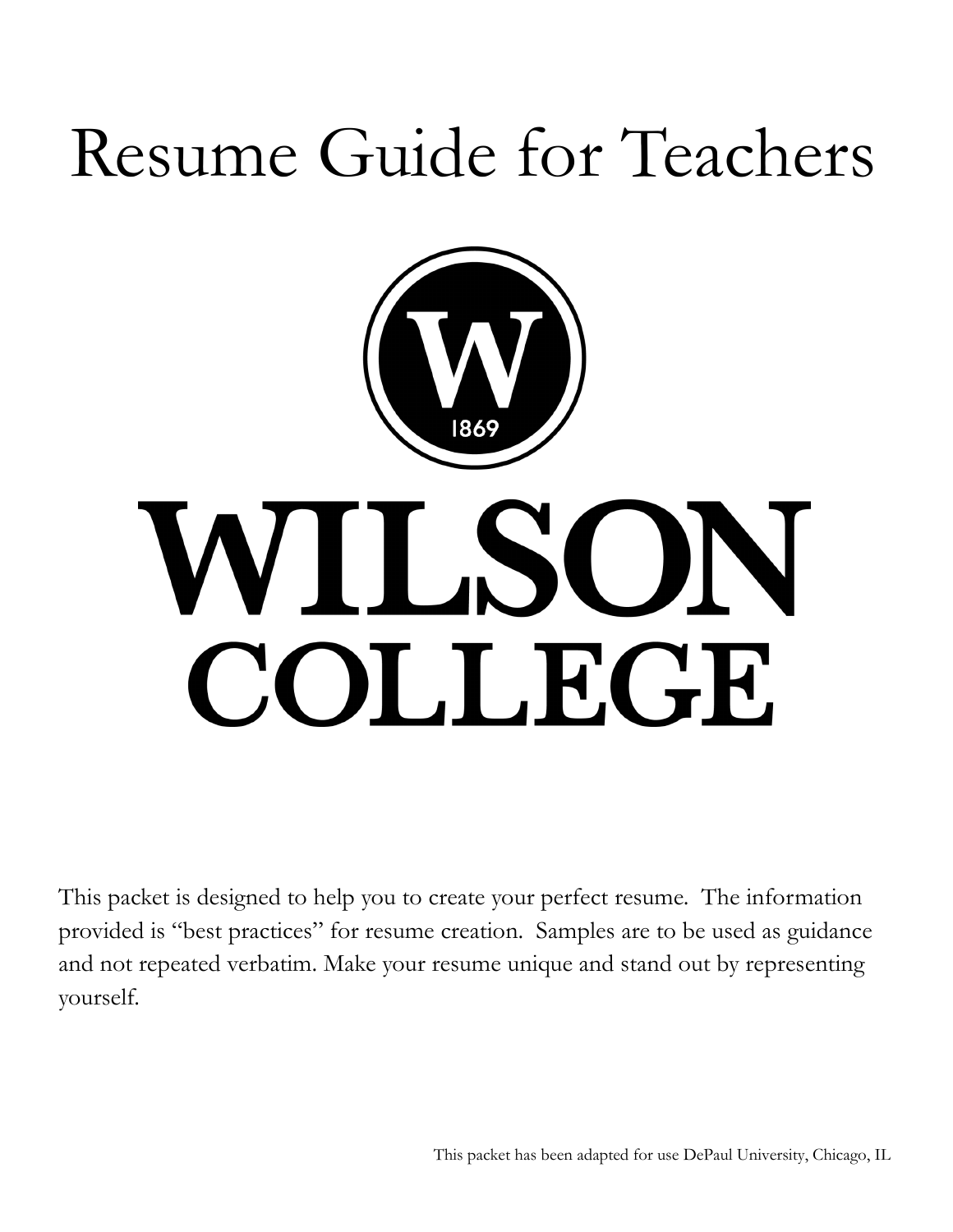## **Teaching Resume Aesthetics, Content & Editing**

Writing a Teaching Resume is an art, not a science. There is no one correct way to formulate your resume, but there are some best practices and standards that the Career Center recommends. Stand out from the crowd with high quality content and a clearly written, error-free document. Teaching Resumes need to be aesthetically pleasing, dense with relevant content and properly edited.

**Aesthetics:** Always remember to have a classic, professional resume. This includes the font choice, consistency, an appropriate amount of white space, length and overall appearance of the resume. Teaching is a creative and innovative profession; a teaching resume should be strictly professional. Professional means there should not beany pictures, colors or designs on your resume. Those within the education field will immediately exclude you from potential candidates if your resume has poor aesthetics and is not professional.

**Content:** While aesthetic mistakes can take you out of the running for a position, the content of the resume is what will make you stand out from the crowd. Experiences you choose to include in your teaching resume should be the most relevant to your target audience. Accomplishment statements are intended to expand on your relevant experience and highlight your expertise. Look to page 8 for more advice on accomplishment statements.

**Editing :** Editing is a necessary component of resume writing that is often underutilized. Editing is where you and others assure that content is accurate and aesthetics are pin point. Have Career Development review your resume as well as colleagues and faculty.

- **Reverse Chronological Order:** Within each section on the resume, your experience must go in reverse chronological order, meaning from new to old.
- **Accomplishment Statements (Bullet Points):** Eliminate the pronoun "I" at the beginning of each bullet point as this is assumed. Avoid introductory and wind-up phrases such as "My duties included..." and "My responsibilities were…" . Describe accomplishments, rather than listing duties, quantify outcomes whenever possible, and be sure to highlight your proficiency in teaching and transferable skills. More description on Accomplishment statements can be found on page 8.
- Length: With rare exceptions, student teachers and new teachers should keep their resume to 1 page. If you have difficulty narrowing down your resume, consider removing elements that are not closely related to teaching; Ask yourself, "Will this experience enhance and support my future in education and teaching?"
- **Margins:** Make your resume visually attractive by using an appropriate amount of whitespace to allow the reader's eye to rest. Using .8 inch to 1.5 inch margins is standard practice.
- **Font:** Use a professional font that is easy to read. Times New Roman, Arial, and Courier New are good choices. A 10-12 point font size is recommended.
- Consistency: The formatting of a resume needs to be consistent. For example, if you choose to bold a job title, make sure you bold every job title. Also, make sure that everything lines up neatly on the page.
- **Accuracy:** Your resume, and all other job search materials, must be 100% error free. Be sure to carefully read through your resume, checking grammar, spelling, and punctuation. Editing a resume can always use another set of eyes; have as many people proofread it as possible, and, come to the Career Center!
- **Paper Quality:** Use a high quality paper stock (24-32 lb, 25% cotton fiber, 8-1/2 x 11) when mailing your resume or bringing one to an interview. Use the same paper for cover letters and thank you letters. White, ivory, or light grey are good choices
- **Digital Resumes**: Always convert your resume to PDF (Portable Document Format) when send as an email attachment or uploading to a web site. This will preserve your formatting.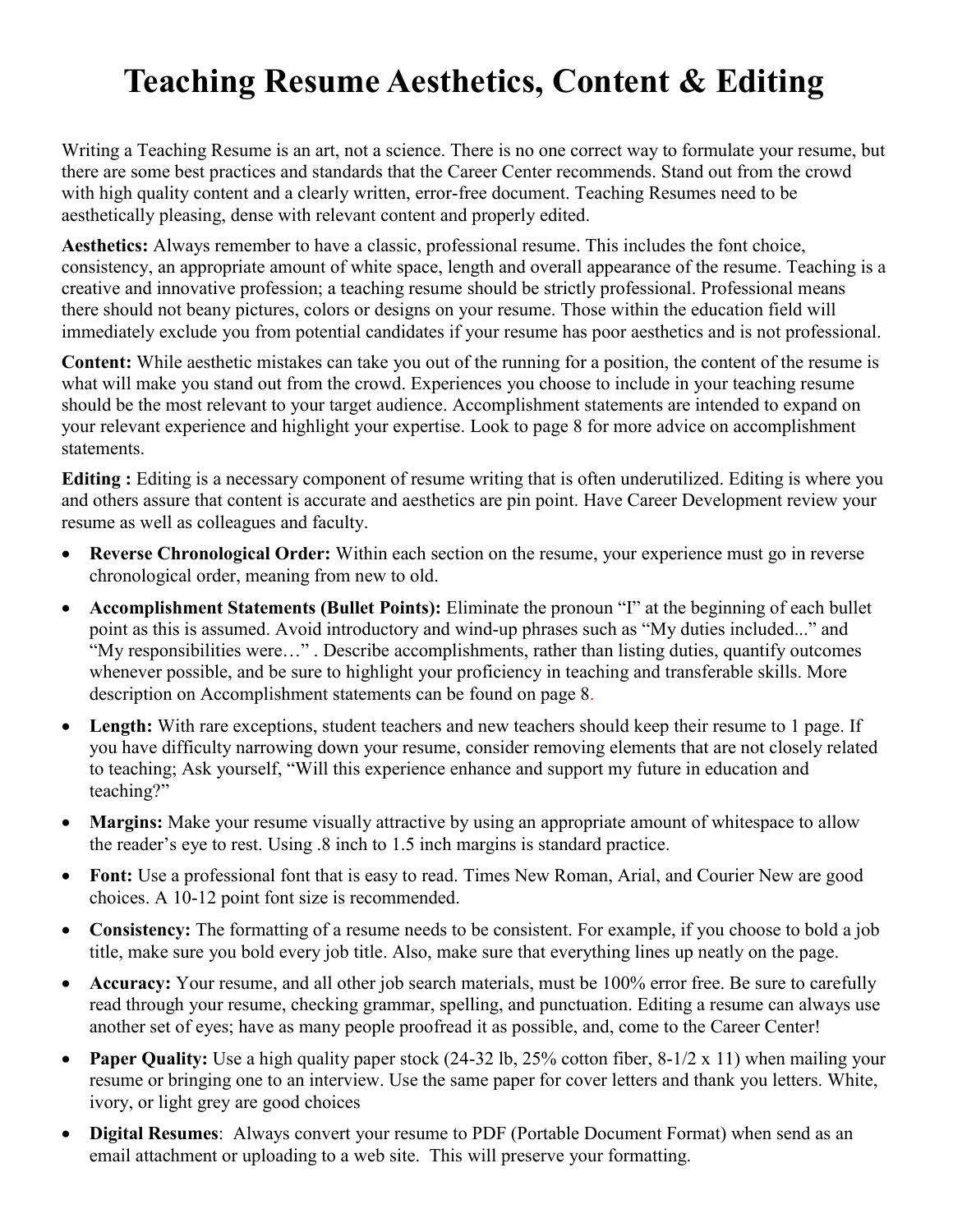## **Key Elements of a Successful Teacher Resume**

#### **Mandatory Elements**

These elements need to appear on every teaching resume.

#### **Identification**

Needs to include your first and last name (should be the largest font size, but not too oversized to look out of place), contact information : phone number and professional email address, and your street address, city, state & zip code

#### **Certification**

List all certifications and when you expect to receive them:

#### **Education**

Institution, City, State (Expected) Graduation Month Year Write out the full name of your (expected) degree; also list Minors and Concentrations \*Please note that all degrees are written in singular, for example: Bachelor of Arts in Elementary Education GPA: 4.0/4.0 (it is recommended that you include your GPA if it is 3.0 or higher) Other possible information to include: Study Abroad, Relevant Coursework, or Academic Awards and Honors

#### **Experience**

Experience is mandatory and the heart of any teaching resume; however, it can be represented in a variety of ways. Choose the most rich, concrete, relevant teaching experiences to put on your resume. Keep in mind that after each experience, there will be bullet points (accomplishment statements) detailing your experience more fully. Refer to page 8 for more advice on creating an accomplishment statement.

Important Note: within each section, experiences are to be listed in reverse chronological order.

#### **Teaching Experience** (Student Teaching)

Student teaching is your most relevant teaching experience directly out of college. Therefore, it will directly follow the education section and take up the most amount of space on a teaching resume directly after college. Include specific lesson plans, classroom management skills and teaching styles that make you unique. Refer to page 8 to find out more about creating a proper accomplishment statement.

#### **Interactive Field Experience**

Focus on a select few experiences in which you played an active role in the classroom and with students.

Example: *Second Grade*, South Hamilton Elementary School, Chambersburg, PA September 20XX– October 20XX

#### **Teaching Related Experience**

Highlight paid or unpaid experiences though which you have gained teaching related skills. Examples include, but are not limited to: camp counselor, tutor, coach and nanny.

Example: *Nanny*, Smith Family, Chambersburg, PA March 20XX-Present

#### **Work/Professional Experience**

Principals will be most interested in your teaching experience; however, you may include skills obtained for another industry hat are transferable to a classroom. For example, training, collaborating or mentoring. For students returning to school through the TIP program you should list your professional experience but limit the bullets to only items that show transferable skills or major accomplishments. A one line description of the position could be sufficient for some positions.

#### **Optional Elements**

These are other options to include on your resume: Volunteer Experience, Leadership Experience, Honors/Activities, Special Skills and Interests, Professional Development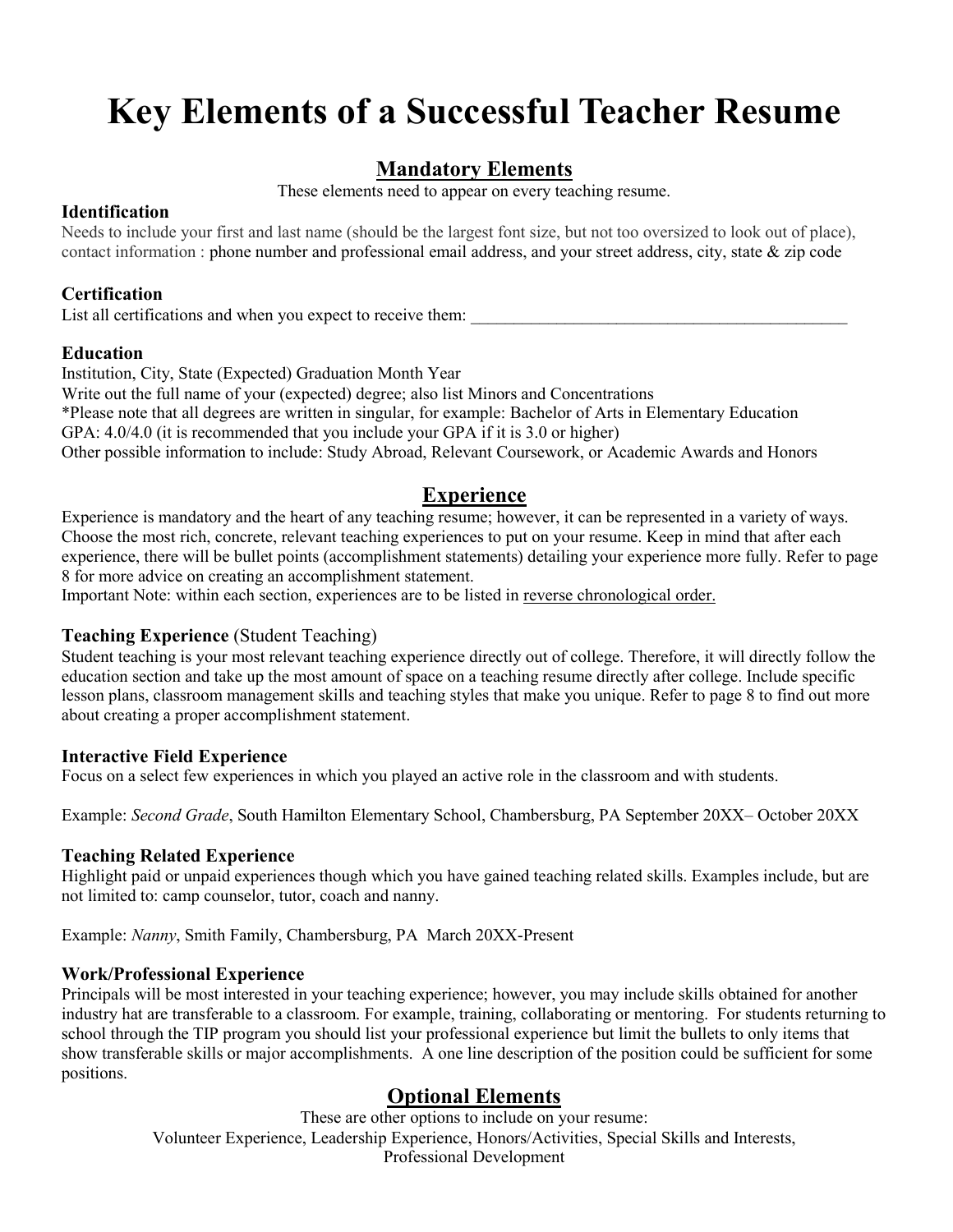#### **Options for Representing Your Experience**

Your experience is the heart of your teaching resume and conveys to the reader your skills, values, interests, and achievements. On your teaching resume, this can be conveyed in a number of ways including:

#### **Teaching Related Experience Interactive Field Experience Volunteer Experience Professional Work Experience (non-teaching)**

Explore all of the options below and consider where you have the strongest teaching experiences. Whether you are transitioning to the field of education or have had many experiences working and teaching students, these are important sections of your resume that you should explore and identify if you have had experiences to add. Think about the most rich, concrete, experiences in each area. You may have more than one of these sections on your resume.

#### **Always, convey the strongest, most relevant, experiences in each area.**

**Teaching Related Experience**: Highlight paid or unpaid work experiences through which you have gained skills and knowledge that will be useful to you as a teacher-in-training. This may include work such as a camp counselor, tutor, coach or other similar roles. For each position, include a header that specifies the position title, employer, location, and dates.

#### *It is also a good idea to draw attention to the position title:*

Examples: *Camp Counselor*, Sunny Hill Day Camp, Hometown, MI, Summer 2005 Teacher's Aide, ABC Preschool, Park Forest, IL, January 2004-August 2006 **Nanny**, Hollister Family, Chicago, IL, March 2006-Present

**Important Note**: Keep in mind that it is important to add in this section the most teaching related experiences that you have had. If you have experiences training or mentoring someone in a retail experience or other administrative position then that would go under "professional experience" section as a great transferable skill.

Under each position, list approximately 1-5 bulleted accomplishment statements. Ideally, these statements should explain what you did in the position, how you did it, and the results of your actions. Quantify your accomplishments whenever possible and avoid the use of personal pronouns (I, my, we, etc.). Also, try to start each bullet point with an action verb.

Examples:

- Reinforced the importance of academics by hosting a study session for 20 players following each team practice
- Taught basic ecology principles to campers during daily nature walks and writing reflections
- Tutored an eighth grade student in pre-algebra, complementing her coursework and helping her to raise her grade from a C to a B+ over the course of a year

**Interactive Field Experience:** Provide a snapshot of what you learned and how you contributed to the classes you observed. Include the grades you worked with and specific experiences that can highlight your skills. Make sure to focus on those experiences in which you played an active role with students.

#### *Examples:*

- Questioned students to ensure they understood the major concepts of the Geometry and Algebra lessons
- Presented autobiography media project to students to encourage them on their journeys as young adults
- Worked individually with students to develop math skills through interactive games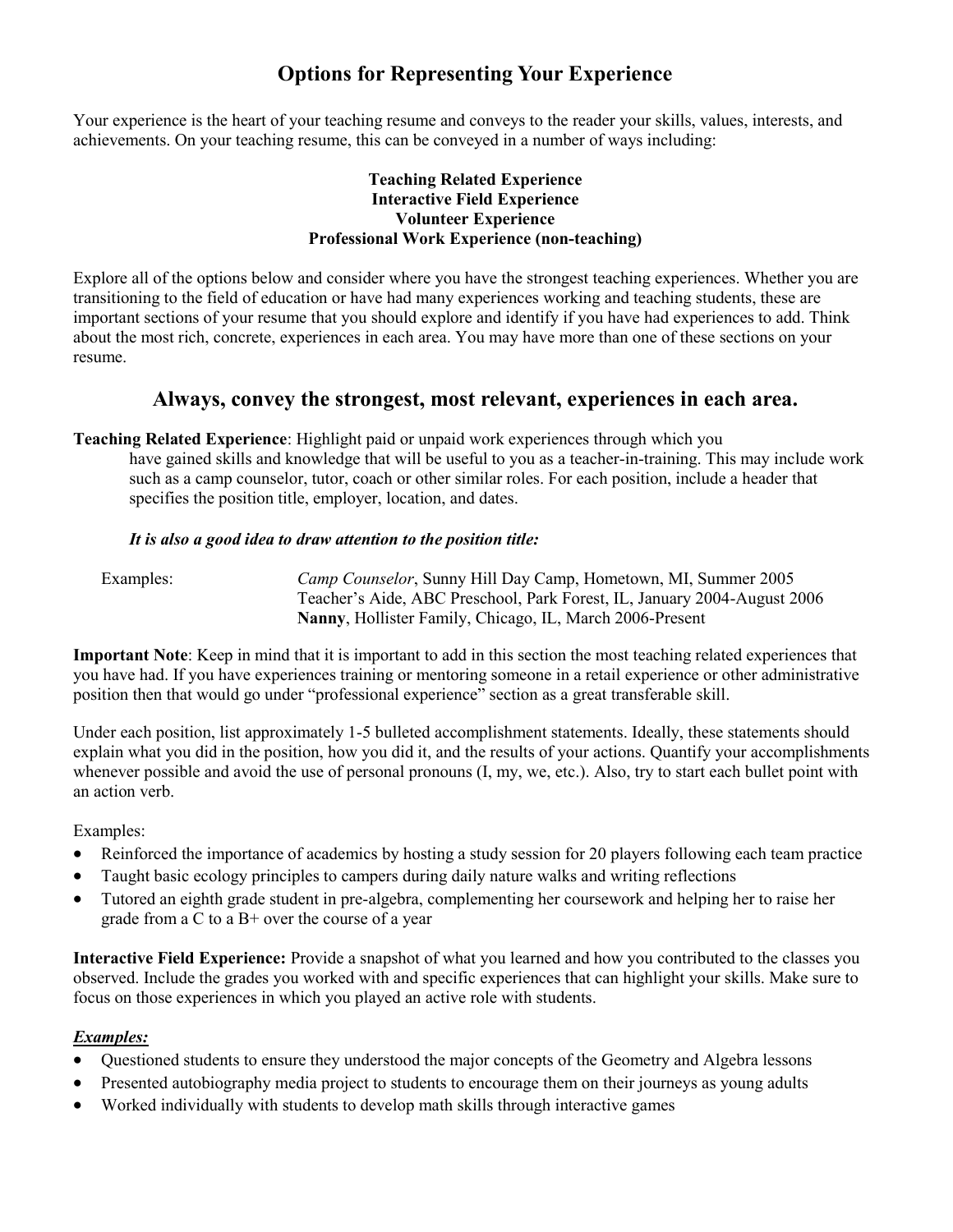- **Volunteer Experience:** Identify experiences that you have had in brief one day events to extended opportunities in which you have supported communities and populations on a particular area of interest. Experiences can range from volunteer efforts with religious organizations, community outreach, events with your current employer, walkathons, fundraising, collaborate volunteer efforts with clubs, etc.
- **Work Experience (or Professional Experience):** While principals will be most interested in your teaching related experience, you may want to include relevant accomplishments in other industries. Think about efforts you made to train, manage, collaborate, develop programs, or speak to large audiences of people. The key is to focus on skills that are transferable to a classroom setting. You will want to keep this section lean if you include it in order to focus on teaching experiences for the rest of your teaching resume.

#### *Examples:*

- Manage benefit enrollment process for all new hires; communicate company benefits plans, and assess common questions during orientation to improve presentation content.
- Trained new employees in auditing and analytical processes.
- Provided strategic direction during marketing communication plan development and in preparation for national launches
- Designed a new Excel database for investments and reduced investment process time by 2.5 hours/day

#### **Other Headers to Consider for Teaching Resume**

There are many other headers and sections of your resume that you might consider adding based on your experience. Always ask yourself what might round out your teaching experience and add an additional appeal to the reader as a teaching candidate. Below are a few samples of additional headers to consider:

**Honors and Activities:** Include impressive honors, such as Dean's List, Phi Delta Kappa, and scholarships, as well as activities related to teaching.

**Special Skills and Interests**: Highlight skills that would be useful to a teacher in today's world. These might include the ability to speak a second language or proficiency in computer programs applicable to the classroom. It would also be helpful to include ways you would like to be a part of after-school activities.

**Professional Development**: List education related conferences and workshops that you have attended.

**Professional Memberships**: Demonstrate your commitment to your field and dedication to continuing education by listing any associations you belong to.

**Study Abroad Experience:** This can be an excellent section to include on your resume if you volunteer or participated in outreach, teaching, cultural excursions that could support your content area. Think about your role and what you contributed and gathered from study abroad.

**Related Coursework:** Especially if you are a secondary student, perhaps you have unique or advanced content courses you have taken that you would like to share with a principal. Think about courses that would make you stand out and appeal to a wide range of students.

**Additional Experience:** Include other achievements, training, or skills you possess that would be impressive to a principal.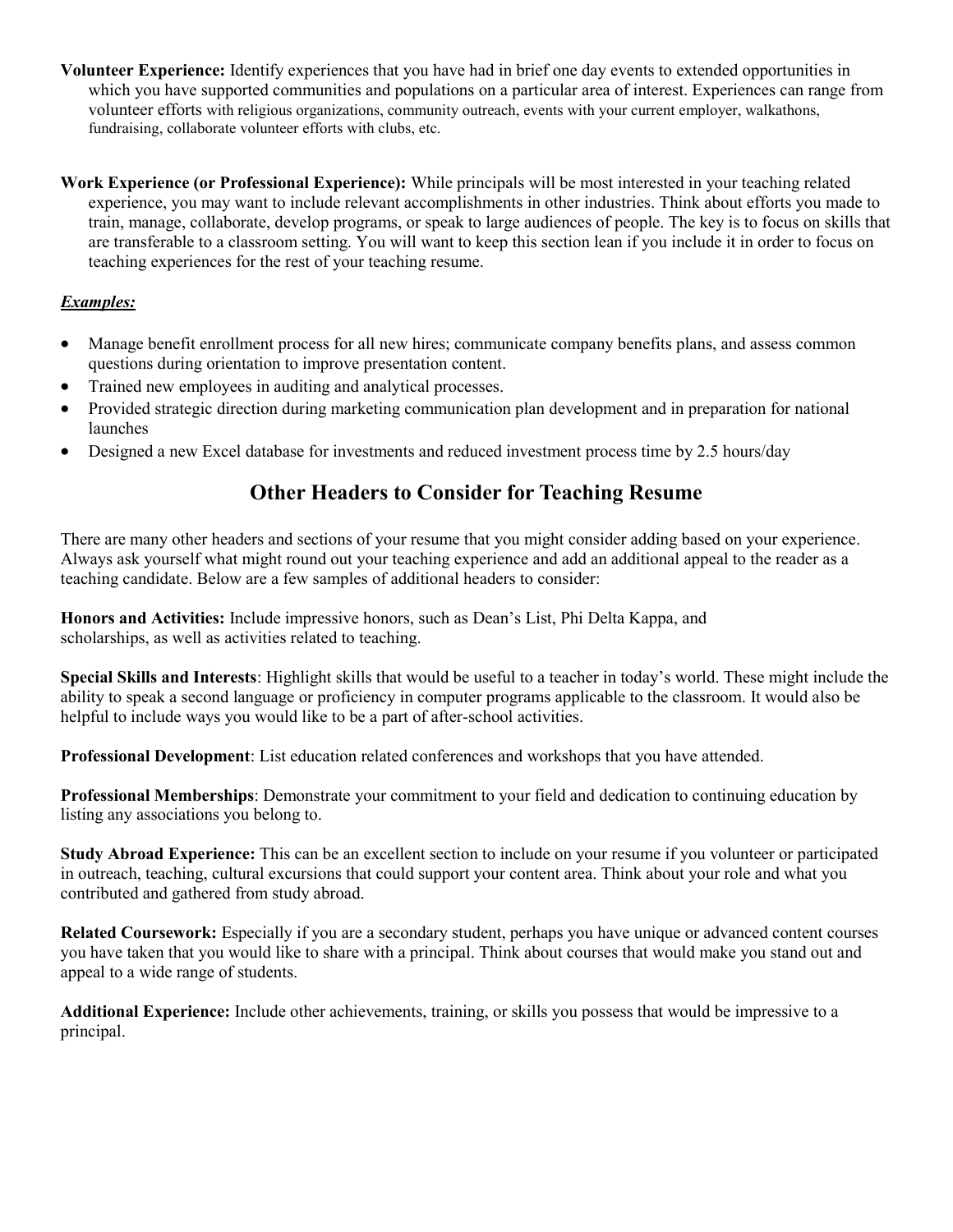#### **TRANSFERABLE SKILLS**

Transferable skills are those that can be applied in multiple work settings. Consider incorporating them, in addition to those that are specific to your intended career field, by providing examples of when you have successfully used them in your bulleted accomplishment statements. Some examples of transferable skills include the following:

| <b>HUMAN RELATIONS</b> | <b>MANAGEMENT</b> | <b>CLERICAL</b>        |                 |              | <b>COMMUNICATION</b> | <b>PUBLIC RELATIONS</b> |  |
|------------------------|-------------------|------------------------|-----------------|--------------|----------------------|-------------------------|--|
| Advising               | Communicating     | Bookkeeping            |                 | Editing      |                      | Conducting              |  |
| Assisting              | Consulting        | Classifying            |                 | Explaining   |                      | Consulting              |  |
| Counseling             | Coordinating      | Collecting             |                 | Influencing  |                      | Informing               |  |
| Empathizing            | Delegating        | Compiling              |                 | Interpreting |                      | Planning                |  |
| Facilitating           | Directing         | Computing<br>Listening |                 |              | Presenting           |                         |  |
| Guiding                | Evaluating        | Examining<br>Mediating |                 |              | Promoting            |                         |  |
| Listening              | Leading           | Filing<br>Promoting    |                 |              | Representing         |                         |  |
| Motivating             | Negotiating       | Speaking<br>Organizing |                 |              | Responding           |                         |  |
| Representing           | Persuading        | Recording              |                 | Translating  |                      | Researching             |  |
| Serving                | Planning          | Word processing        |                 | Writing      |                      | Writing                 |  |
| <b>PROBLEM</b>         | <b>RESEARCH</b>   | <b>TECHNICAL</b>       | <b>TRAINING</b> |              | <b>CREATIVE</b>      | <b>FINANCIAL</b>        |  |
| <b>SOLVING</b>         | Assessing         | Adjusting              | Adapting        |              | Designing            | Accounting              |  |
| Analyzing              | Calculating       | Aligning               | Communicating   |              | Developing           | Administering           |  |
| Appraising             | Collecting        | Assembling             | Demonstrating   |              | Establishing         | Allocating              |  |
| Diagnosing             | Diagnosing        | Drafting               | Enabling        |              | Illustrating         | <b>Auditing</b>         |  |
| Examining              | Evaluating        | Engineering            | Encouraging     |              | Imagining            | Balancing               |  |
| Executing              | Examining         | Installing             | Evaluating      |              | Improvising          | Calculating             |  |
| Planning               | Extrapolating     | Observing              | Explaining      |              | Inventing            | Forecasting             |  |
| Proving                | Interviewing      | Operating              | Instructing     |              | performing           | Investing               |  |
| Reasoning              | Investigating     | Programming            | <b>Planning</b> |              | Revitalizing         | Projecting              |  |
| Recognizing            | Synthesizing      | Repairing              | Stimulating     |              | Visualizing          |                         |  |
| Validating             |                   |                        |                 |              |                      |                         |  |

#### **ACTION VERBS**

Beginning each bulleted accomplishment statement with a strong action verb helps to highlight your successes and allows a reader to get a sense of your skills by scanning the page prior to reading each individual bullet point. It is a good idea to vary the action verbs on your resume in order to appeal to different audiences. Below is a list of verbs to help get you started.

| $\mathbf{A}$    | Combined     | Guided      | Cultivated     | Integrated   | Operated     | Recorded     | Solved         |
|-----------------|--------------|-------------|----------------|--------------|--------------|--------------|----------------|
| Achieved        | Communicated | H           | $\bf{D}$       | Intended     | Orchestrated | Recruited    | Specified      |
| Acted           | Compiled     | Handled     | Decided        | Interviewed  | Ordered      | Redesigned   | <b>Started</b> |
| Adapted         | Composed     | Headed      | Decreased      | invented     | Organized    | Reduced      | Strategized    |
| Adjusted        | Computed     | Hired       | Defined        | Investigated | Originated   | Referred     | Streamlined    |
| Administered    | Conducted    | Т           | Delivered      | L            | Oversaw      | Removed      | Strengthened   |
| Advanced        | Configured   | Identified  | Demonstrated   | Launched     | P            | Reorganized  | Studied        |
| Advised         | Consolidated | Illustrated | Designed       | Lectured     | Performed    | Repaired     | Summarized     |
| Altered         | Constructed  | Implemented | Detected       | Led          | Persuaded    | Reported     | Supervised     |
| Analyzed        | Evaluated    | Improved    | Determined     | Liaised      | Planned      | Represented  | Supplied       |
| Appraised       | Examined     | Increased   | Developed      | Logged       | Posted       | Researched   | Supported      |
| Arranged        | Executed     | Influenced  | Devised        | M            | Prepared     | Resolved     | т              |
| Assembled       | Expanded     | Informed    | Diagnosed      | Maintained   | Prescribed   | Restructured | Tested         |
| Assessed        | Expedited    | Initiated   | Differentiated | Managed      | Presented    | Revamped     | Tracked        |
| Audited         | F            | Inspected   | Distributed    | Manufactured | Priced       | Reviewed     | Trained        |
| B               | Facilitated  | Installed   | Documented     | Marketed     | Processed    | Revised      | Transformed    |
| Balanced        | Filed        | Instituted  | Doubled        | Measured     | Produced     | Revitalized  | Translated     |
| <b>Budgeted</b> | Filled       | Instructed  | Drafted        | Mediated     | Promoted     | Routed       | Troubleshot    |
| Built           | Forecasted   | Consulted   | E              | Mentored     | Proposed     | S            | U              |
| $\mathbf C$     | Formulated   | Contrasted  | Edited         | Migrated     | Protected    | Scheduled    | Updated        |
| Calculated      | Fostered     | Controlled  | Eliminated     | Minimized    | Provided     | Selected     | Upgraded       |
| Calibrated      | Fulfilled    | Converted   | Encouraged     | Monitored    | Purchased    | Separated    | V              |
| Categorized     | G            | Convinced   | Engineered     | Motivated    | R            | Served       | Verified       |
| Charted         | Gained       | Coordinated | Enhanced       | N            | Realized     | Serviced     | W              |
| Classified      | Gathered     | Counseled   | Ensured        | Negotiated   | Received     | Set up       | Weighed        |
| Coached         | Generated    | Counted     | Established    | $\Omega$     | Recommended  | Simplified   | Wired          |
| Collected       | Grew         | Created     | Estimated      | Obtained     | Reconciled   | Sold         | Won            |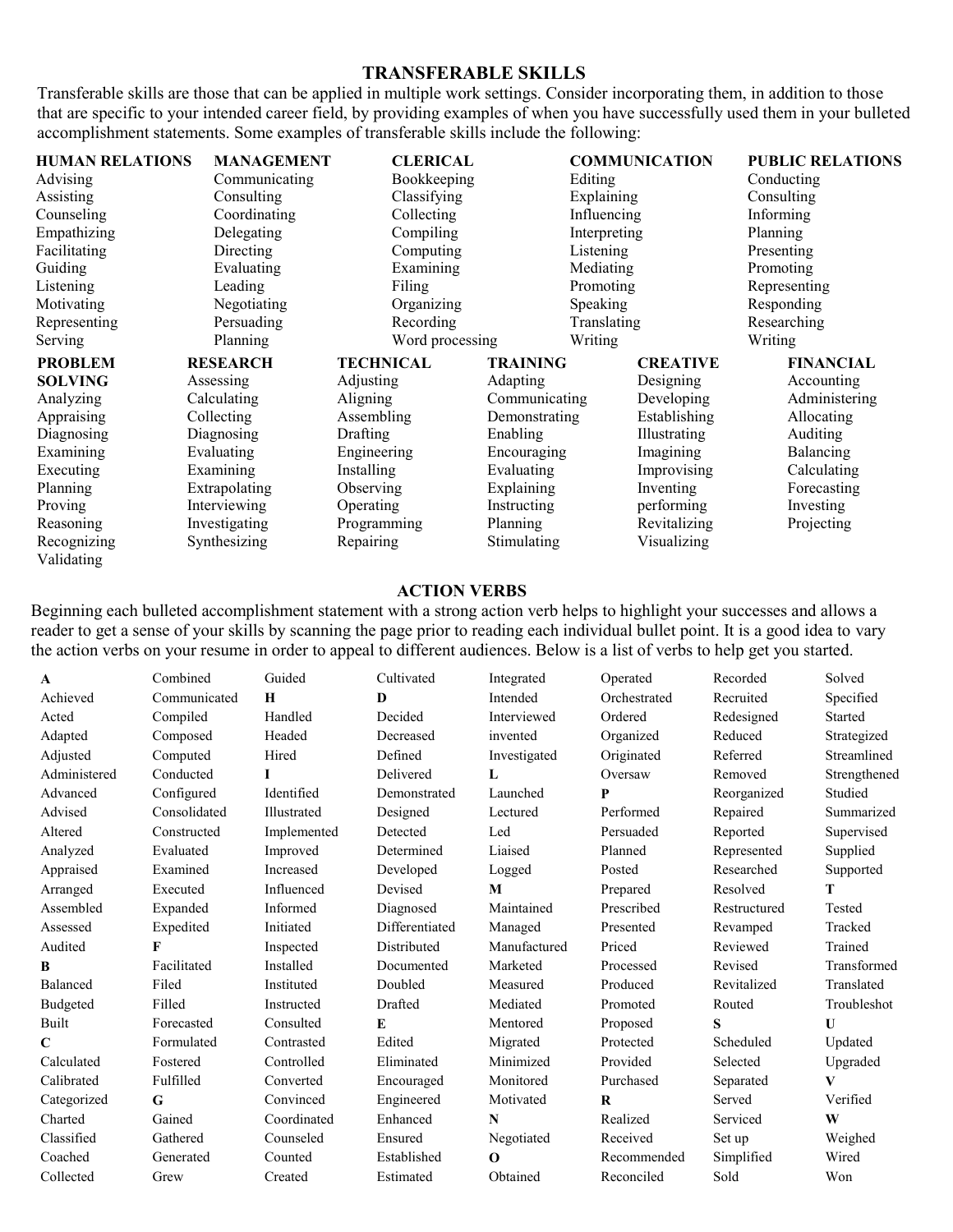## **Constructing an Accomplishment Statement (Bullet Point)**

Under each position you have on your resume, list bulleted accomplishment statements. These statements should explain what you did in the position, how you did it and the results of your actions. The skills you feel you have gained from your teaching related experiences should be represented through your accomplishment statements. Brainstorm each experience/position and create bullet points unique to you.

#### **Bullet Point "Formula"**

Action Verb + Example + Result

**Action Verb:** *Always begin a bullet point with an action verb. Use a variety of action verbs to show the variety of skills you have.*

#### **Average Bullet Point with Action Verb**

• Tutored an eighth grade student

Example: Give specifics as to what you did at that position. This will make you unique.

#### **Better Bullet Point with Action Verb and Example**

Tutored an eighth grade student in pre-algebra

Result: State what you achieved from your example; what was the purpose of you doing what you did?

#### **Perfect Achievement Statement with Action Verb, Example and Result**

• Tutored an eighth grade student in pre-algebra, using teacher's curriculum to raise her grade from a C to B+ over the course of a year

## **Buzz Words**

These are words you should be familiar with going into a teaching career. *Buzz words are extremely effective when used in moderation on a resume and with direct examples to support their claim.* Reflect on any teaching specific language and resources which you have utilized in your teaching. Below is a list of potential buzz

- Multi-cultural instruction
- Team teaching
- Thematic unit
- Critical thinking
- Literacy (Literature) circles
- Guided reading
- Differentiated instruction
- Modified instruction
- Interactive exercises
- Interdisciplinary learning
- Manipulative
- Student centers
- Peer teaching
- Response to Intervention (RtI)
- Cooperative Learning
- Balanced Literacy
- IEP (Individual Education Plan)
- ESL/ELL Students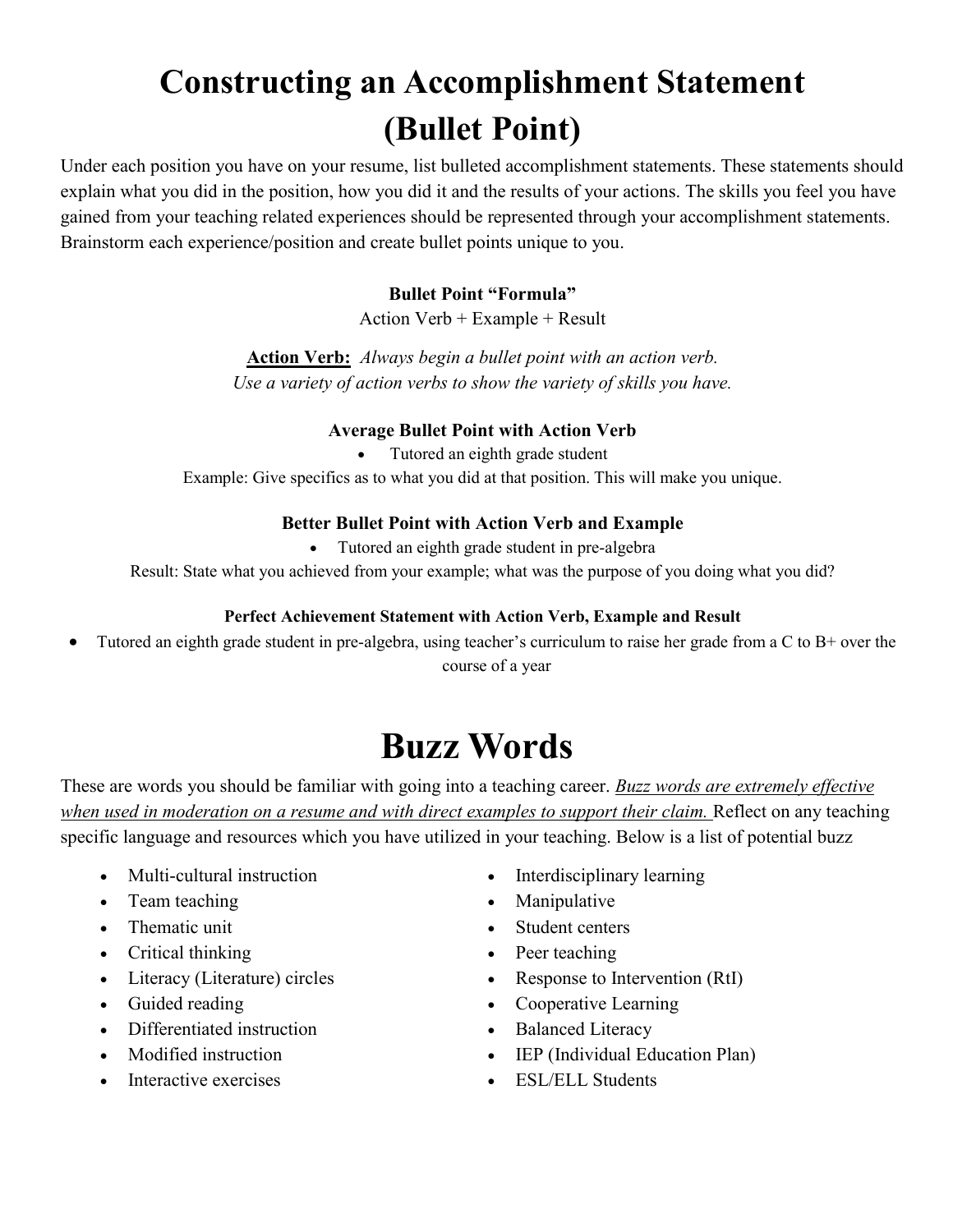#### POOR RESUME SAMPLE

### JAMES WALTON

Chambersburg, PA 17202 (717)123-4567

Pennsylvania Pre K -4 and Special Ed.

Name is a Funky Font Different fonts used in body of resume Bad email choice

123 Philadelphia Ave. **Rockstart23@gmail.com** Rockstart23@gmail.com

#### **CERTIFICATION**

#### **EDUCATION**

Bachelor of Arts in Education, Wilson College Chambersburg PA, May 2009

GPA: 4.0

#### **TEACHING RELATED EXPERIENCE**

Tutor, Lincoln Park High School, Chicago, IL, September 2007 - December 2007

Tutored students in various subjects

#### **EXPERIENCE**

#### **Gage Park High School, April-May 2009**

Assisted teachers with projects

Assisted students in an inclusion course

Assisted students in a self-contained classroom with their final project

#### **Walter Payton College Prep, September-October 2008**

Assisted teacher with supervision of laboratory projects

Helped students in laboratory projects

Helped to refine students' laboratory techniques and critical thinking skills

Worked with small groups of students to aid comprehension of advanced chemistry concepts

**SKILLS**

Proficiency in Microsoft Word, Excel, and Power point

#### **HONORS AND SPECIAL ACCOMPLISHMENTS**

#### *Educational:*

- *Pennsylvania Future Teachers Corps Scholarship, 2007-2008*
- *Dean's List, Spring 2006*
- *National Dean's List, 2003-2004*

*Brighton Arts Camp attendee: Summers 1998, 1999, 2000, and 2001 (Piano major)*

*Community:*

*Alpha Phi Omega, Alpha Alpha chapter (a co-educational service fraternity)*

#### *Personal Interests:*

• *Piano (performance—18 years, accompaniment—9 years, chamber music—6 years)*

Improper use of bullets

Difficult to read

Poor use of achievement statements

Italics is difficult to read and the format doesn't fit.

Skill should highlight what makes you special not what everyone can and should be able to do.

No consistency throughout

Doesn't sell candidate

Use of lines make reading difficult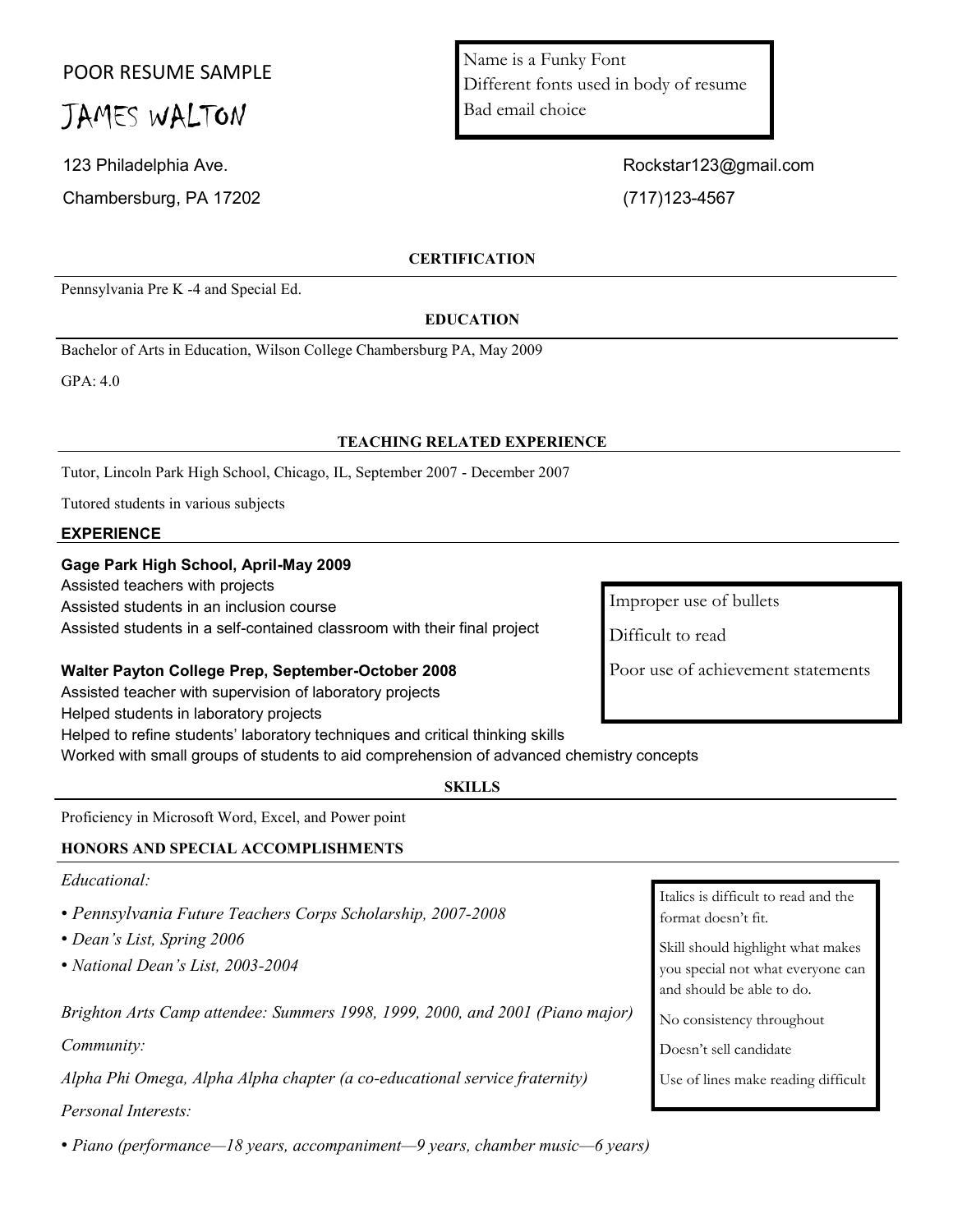## **Connie Grass**

connie.grass@wilson.edu

1015 Philadelphia Ave Chambersburg, PA 17201 123-456-7890

| <b>EDUCATION</b>                                                                                                                                                                                                                                                                                                                                                                                                                                                                                                                                                                                                                                                                                                                                        |                 |  |  |
|---------------------------------------------------------------------------------------------------------------------------------------------------------------------------------------------------------------------------------------------------------------------------------------------------------------------------------------------------------------------------------------------------------------------------------------------------------------------------------------------------------------------------------------------------------------------------------------------------------------------------------------------------------------------------------------------------------------------------------------------------------|-----------------|--|--|
| 5/2012<br><b>Bachelors of Arts in Early Childhood Education</b><br>Wilson College, Chambersburg, PA<br>GPA: 3.65<br><b>Associates of Arts in Early Childhood Education</b><br>8/2010<br>College of Southern Nevada, Las Vegas, NV<br>QPA: 3.60                                                                                                                                                                                                                                                                                                                                                                                                                                                                                                          |                 |  |  |
| <b>TEACHING EXPERIENCE</b><br><b>Student Teacher</b><br>South Hamilton Elementary School,<br>Chambersburg Area School District, Chambersburg, PA<br>Created engaging lessons that encouraged critical thinking and posed higher order thinking questions<br>$\bullet$<br>Implemented lessons that involved multiple instructional methods and were cross curricular to promote<br>$\bullet$<br>academic growth in a first grade classroom for twelve weeks<br>Strengthened the classroom management plan to increase students focus and motivation<br>٠<br>Worked with first grade teachers to develop standardized assessments<br>٠<br>Collaborated with teachers on school wide behavior management plan aimed at increasing cooperation<br>$\bullet$ | $1/12 - 5/12$   |  |  |
| Teachers Assistant Hamilton Heights Elementary School,<br>Chambersburg Area School District, Chambersburg, PA<br>Taught reading, writing, science, and social studies lessons in a first grade classroom<br>$\bullet$<br>Observed multiple subjects in a third, fifth, and Autistic support classroom<br>$\bullet$<br>Assisted with lesson preparations, behavior management, and conference with students during writing<br>$\bullet$                                                                                                                                                                                                                                                                                                                  | $8/11 - 12/11$  |  |  |
| Teachers Assistant Edna F. Hinman Elementary School,<br>Clark County School District, Henderson, NV<br>Observed a second grade classroom<br>$\bullet$<br>Assisted students during certain activities<br>$\bullet$<br>Taught several language arts lessons<br>$\bullet$                                                                                                                                                                                                                                                                                                                                                                                                                                                                                  | $8/09 - 12/09$  |  |  |
| <b>CERTIFICATIONS AND SKILLS</b><br>Early Childhood Educatin (PreK-4) teaching certification level 1 (Expected July 2012)<br>Current education clearances<br>Attended year long training during Act 20 on Kid Writing and Writers Workshop<br>Year long Experience with weekly PLC meetings to develop and implement common assessments                                                                                                                                                                                                                                                                                                                                                                                                                 |                 |  |  |
| <b>STUDENT DEVELOPMENT EXPERIENCE</b><br>Resident Assistant: Wilson College, Chambersburg, PA<br>Planed and hosted campus events that focused on diversity, community building, and educating<br>students                                                                                                                                                                                                                                                                                                                                                                                                                                                                                                                                               | $8/11$ -Present |  |  |

- Held meetings to decide on community standards and documented residential policies violations
- Received training on suicide prevention, fire safety, domestic violence, and other important topics
- Worked with residence to resolve issues and referred students to appropriate college services

#### **OTHER EXPERIENCE**

| <b>Student Worker:</b> Business Office, Wilson College, Chambersburg, PA      | $9/10 - 9/11$ |
|-------------------------------------------------------------------------------|---------------|
| <b>Tutor:</b> LIU Migrant Education Program, Wilson College, Chambersburg, PA | $1/11 - 5/11$ |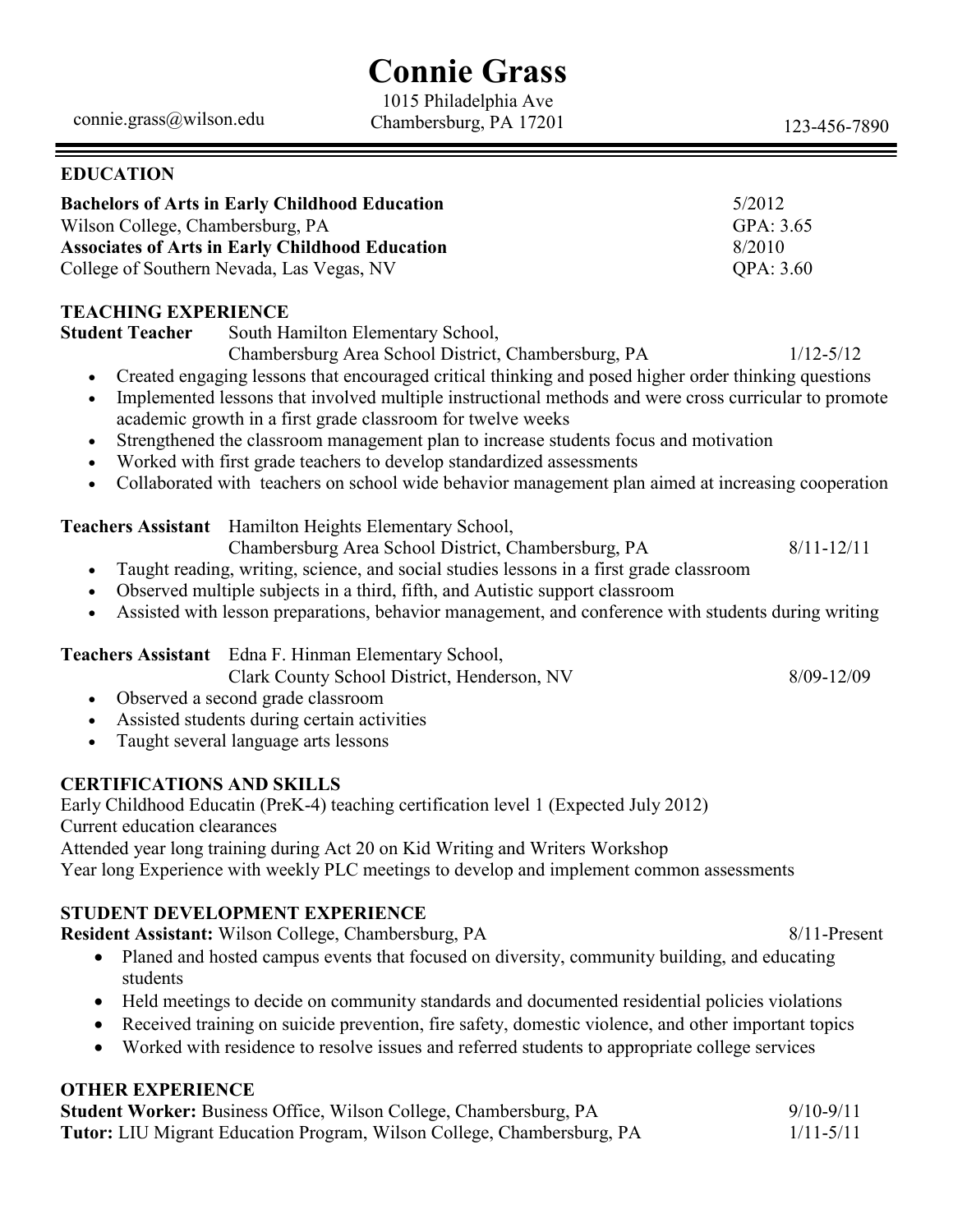Caroline Baltman

1015 Philadelphia Ave, Chambersburg, PA 17201 224-639-5330 cbaltman@gmail.com

#### **Objective**

Obtaining a teaching position that utilizes my passion for teaching chemistry to create a positive experience for the students by implementing various teaching methods and coordinating with other teachers to work on interdisciplinary units

#### **Certification**

Pennsylvania Secondary Certification in Science, expected June 2011 High School Endorsements in Chemistry – Regular, AP and Honors classes, Biology, Earth Science and Physics Middle school endorsement expected in Science

#### **Education**

Wilson College; Chambersburg, PA Bachelor of Science in Chemistry with Secondary Education; expected June 2011 Anticipated Graduating GPA: 3.75 / 4.0; Deans list all quarters in attendance

#### **Teaching Experience**

**Student Teacher**: Wells High School, Wells-Ogunquit Community School District; Grades, 11-12, Ogunquit, PA ; Spring 2011

- Facilitated learning of honors and regular chemistry for 3rd and 4th year students using student-centered lessons and activities
- Established acceptable classroom behavior guide with students' comments to minimize future class room management issues
- Discussed students' learning improvement and behavior in class with parents during the parent-teacher conference
- Utilized many student-centered learning techniques, including demonstrations, molecular model building, and discovery labs
- Devised a demonstration to connect acid-base reactions with the concept of limiting and excess reactants, related the demonstration to students' daily life, and allowed students to work in cooperative learning groups to analyze examples
- Created activities that show the relationship between chemistry concepts and everyday life to engage and motive students
- Modified curriculum for a English Language Learner and various Special Education Students in the regular education classroom by translating the concepts in student's native language or by explaining the concepts in various simpler steps
- Assisted students with preparation for ACT and PSAE standardized testing by providing explanation for various scientific concepts while working on practice test questions and modeling various reading strategies
- Tutored students before, during, and after school
- Attended various workshops during the 8th Annual CPS Service-Learning Conference

#### **Field Experience**

#### **Amundsen High School, Chicago Public Schools; Junior Chemistry Classes, Grassyroads, IL; Fall 2010**

- Observed regular, honors, and A.P. chemistry classes to better understand students' needs, implemented various activities and observed various classroom management techniques
- **Lane Technical Magnet School, Chicago Public Schools; Sophomore Chemistry Classes, Grassyroads, IL; Winter 2010** • Gained experience on various teaching methods by observing two teachers working with physics and chemistry classes
- **Williams Junior High School, Williams Unified School District; 7th Grade Self Contained Science Class, Elm Park, IL; Fall 2009**
- Assisted a sixth grade class with an eco-system experiment, and demonstrated how to actively take notes and how to point out important information in assigned reading to one special education student during an active reading assignment

#### **Skills and Interests**

- Eager to sponsor various student organizations such as South Asian clubs and cultural awareness groups
- Fluent in Urdu and Hindi
- Interested in organizing after school science sessions to provide students with additional help
- Proficient with Microsoft Words, Excel, Power Point, and Graphic Analysis and Origin programs mostly used for physics, mathematics, and chemistry
- Interested in participating in drug abuse resistance programs and other health awareness programs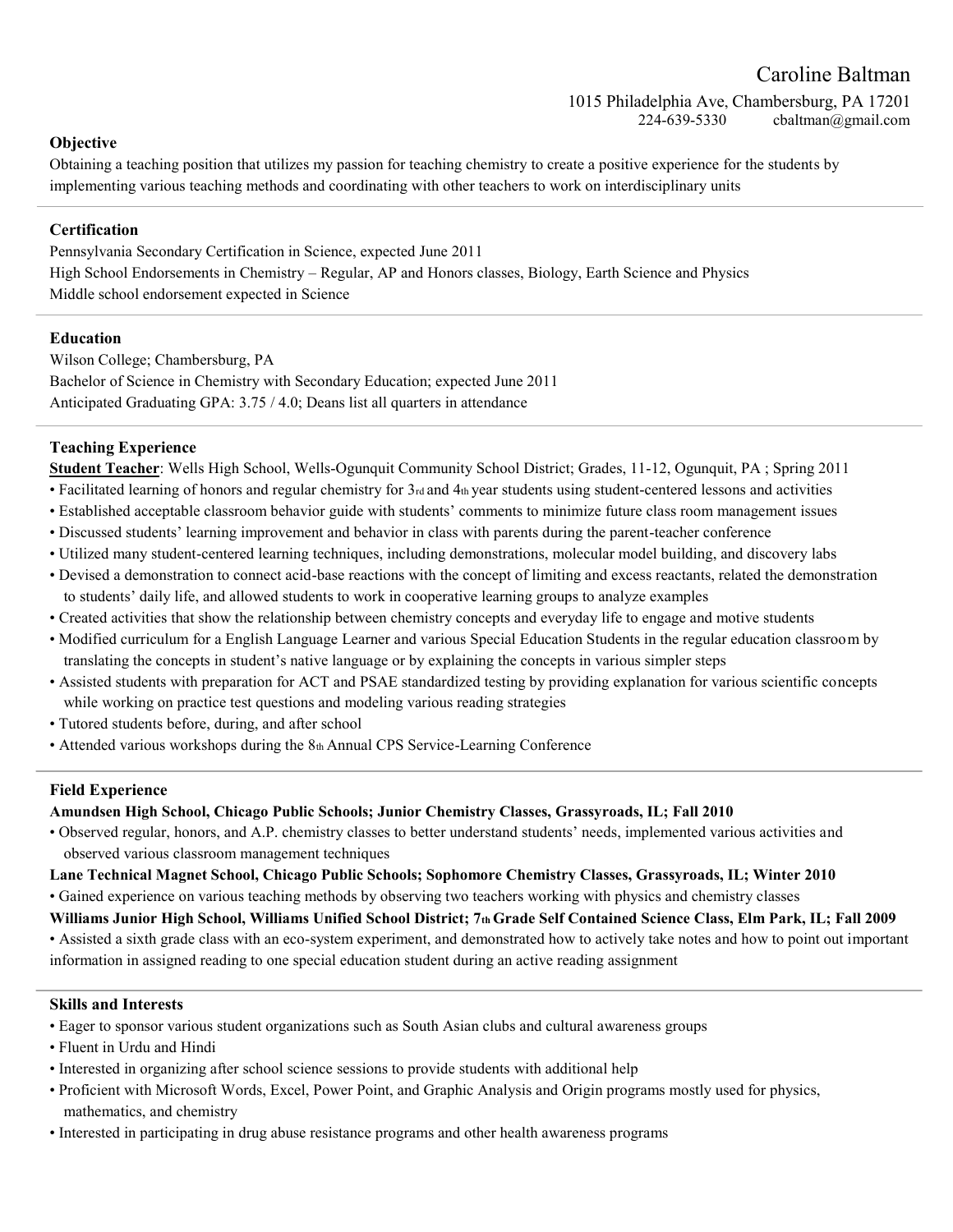#### **Joseph Willams**

1015 Philadelphia Ave, Chambersburg, PA · (773) 238-8112 · jwilliams@yahoo.com

#### **CERTIFICATION**

PreK - Grade 4 May 2015 Middle School Endorsement in Mathematics and Social Sciences

#### **EDUCATION**

**Wilson College**, Chambersburg, PA Bachelor of Science in Early Childhood Education with Concentration in Mathematics May 2015

#### **TEACHING EXPERIENCE**

**Hawthorne Scholastic Academy**, Harrisburg School District, Harrisburg, PA *Student Teacher,* October 2014-January 2015 *6th, 7th (Pre-algebra), 8th (Algebra) Mathematics*

- Continuously taught, reflected, and modified skills by providing students with original homework assignments, review packets, and assessments
- Employed "problem of the day" to reinforce previously taught skills, prepare students for ISAT, and encourage making connections across the curriculum
- $\bullet$  Implemented review activities as class began to utilize each available teaching minute
- Adapted lessons for advanced students and students with learning, and hearing disabilities
- Facilitated open tutoring Monday through Thursday mornings for any student who needed extra help

#### *6th Reading*

- Strengthened comprehension skills such as making connections and predictions, and asking questions
- Encouraged critical thinking as well as targeted ISAT skills through stimulating discussions, purposeful journal writing, and focused essay writing
- $\triangle$  Created various original assessments for each text in the curriculum

#### *6th Social Studies*

- Aided in the production of a play based on The Canterbury Tales which was an interdisciplinary unit encompassing history, reading, art, dance, and music
- Created focused lessons on note taking skills and developed original assessments
- Participated in school wide geography bee

#### **OTHER EXPERIENCE**

#### **Wilson College Student Development**, Chambersburg, PA *Work Study* , February 2005-Present

- Undertook and initiated a new educational campus wide outreach on abuse
- Presented program to Dean of Students/Vice President of Student Affiars

#### **Bakerson Family**, Carlisle, PA *Childcare Provider*, March 2006-Present

Introduced games and story hour which encouraged comprehensive, problem-solving, and vocabulary.

#### **VOLUNTEER EXPERIENCE**

#### **Boys and Girls Club of Harrisburg**, Harrisburg, PA

*Volunteer Mentor at John Elementary Club*, 2005 and 2006 Academic Years

• Developing a long lasting relationship with a mentee by creating a safe and positive environment and identifying the importance of character and healthy living weekly.

• Emphasizing the importance of education and learning by tutoring and ensuring all homework is finished by the end of each meeting.

• Awarded 2006 Mentor of the Year at the Jahn Elementary Club.